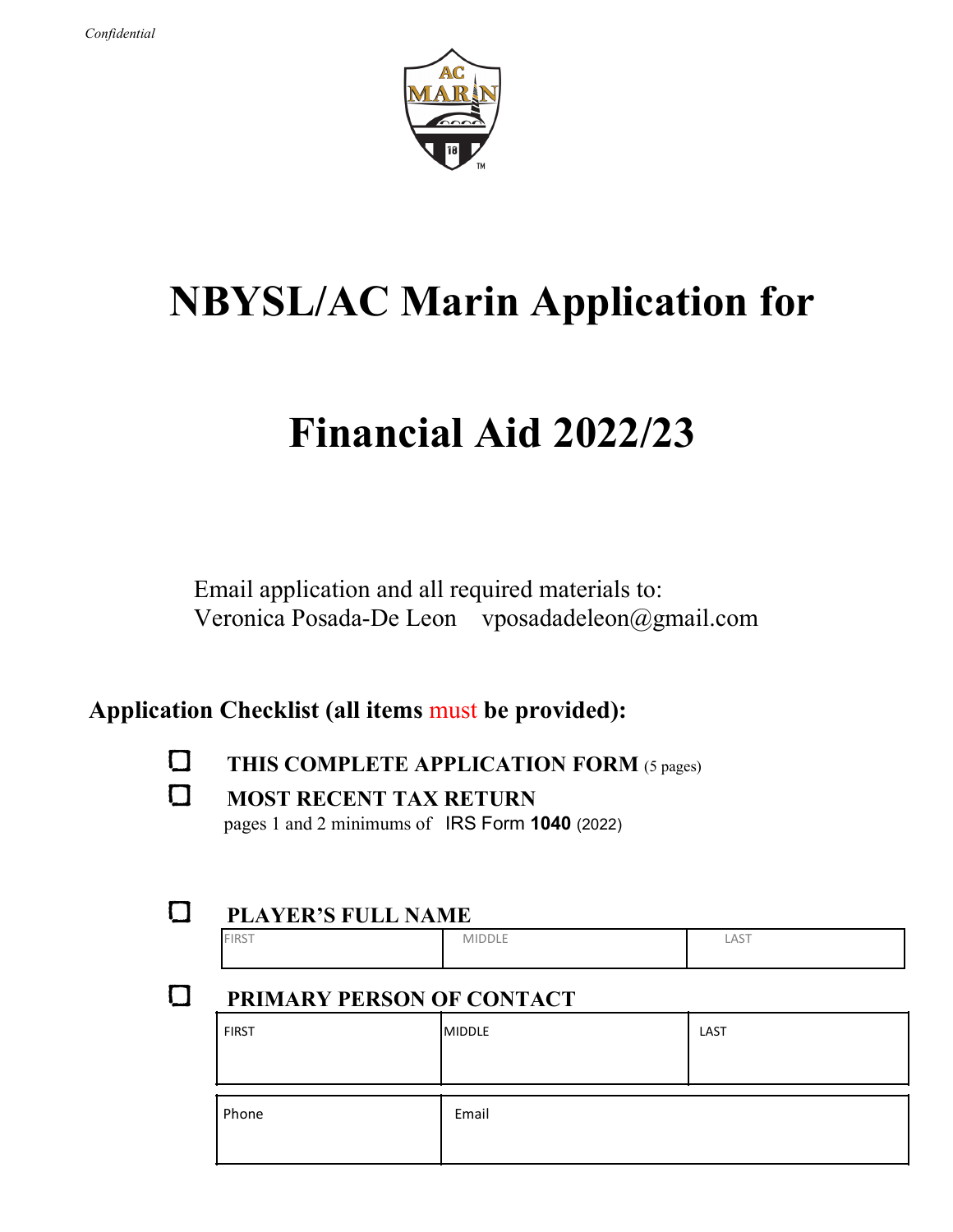## **NBYSL Application for Financial Aid** - **2022/23**

The amount of financial aid funds available is limited. Please complete all sections of this application with as much detail as possible. Write legibly in all areas. You may provide supplemental information on additional sheets if you so desire.

Aid is "**NEED**" based, which means that NBYSL will review your application amidst all the applications received and awards will divide the available financial aid funds proportionately across all eligible players. This means that awards may vary from year to year and previous awards of aid are not necessarily a direct indicator of a potential award in the 2022-23 season.

| Applicant:          | For NBYSL Use Only |               |                   |
|---------------------|--------------------|---------------|-------------------|
| Date of Application | Date Rec'd         | Date Complete | Fee Deposit Rec'd |
|                     |                    |               |                   |
|                     |                    |               |                   |
|                     |                    |               |                   |

**PART II PLAYER INFORMATION**

Provide the information below for the player applying for aid.

| Player                       |                   |                      |  |  |
|------------------------------|-------------------|----------------------|--|--|
| First Name                   | Middle            | Last                 |  |  |
| Date of Birth                |                   |                      |  |  |
| Month                        | Day               | Year                 |  |  |
| Mailing / Residency Address  |                   |                      |  |  |
| Street                       | City              | Zip Code             |  |  |
| School Enrollment            |                   |                      |  |  |
| Name                         | City              | Grade (fall of 2022) |  |  |
| Contact Information          |                   |                      |  |  |
| Cell Phone Number            | Home Phone Number | <b>Email Address</b> |  |  |
| Soccer History (if any)      |                   |                      |  |  |
| Team                         | Club              | Coach                |  |  |
| Prior Financial Aid (if any) |                   |                      |  |  |
| Years                        | Club              | Amounts              |  |  |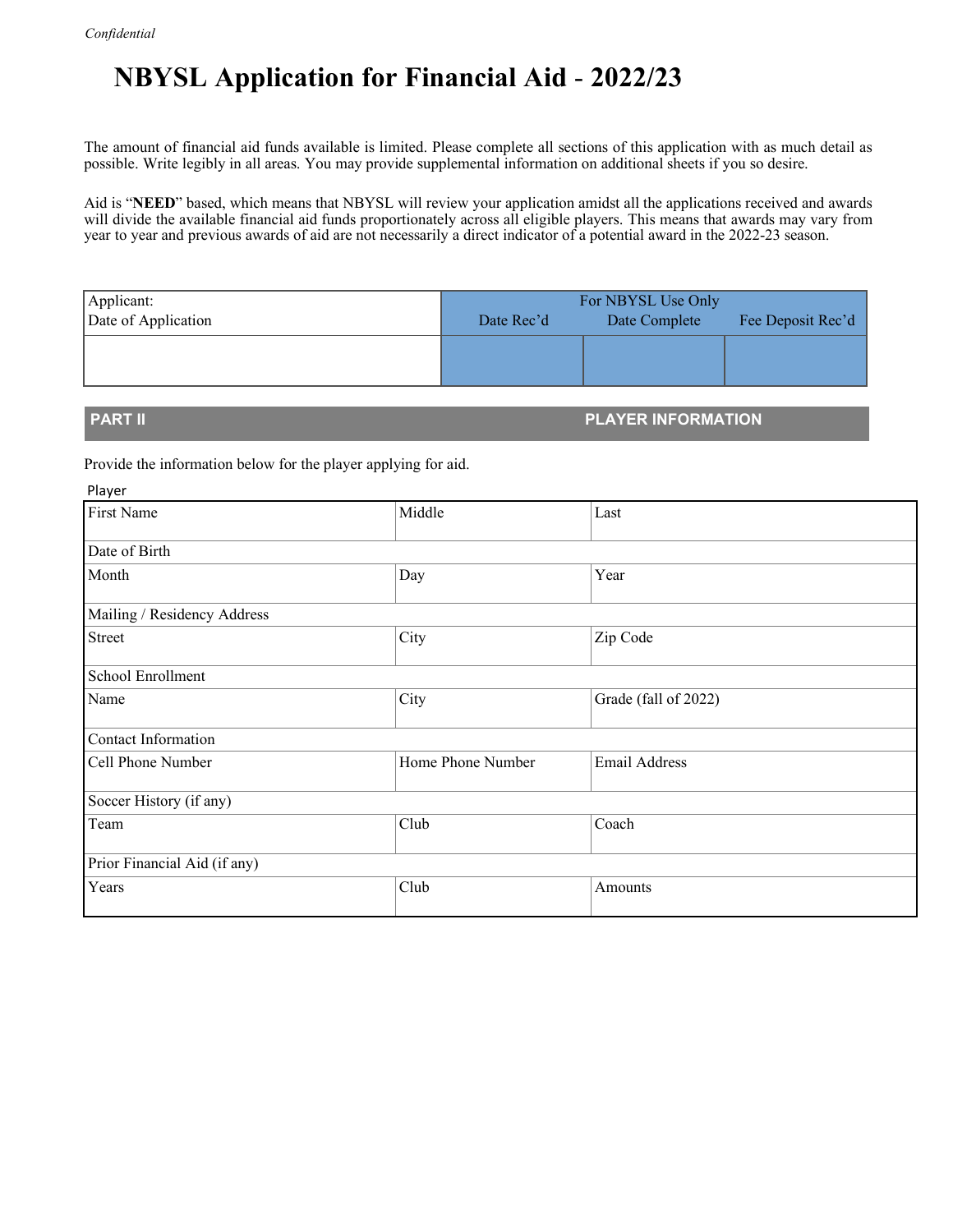### Provide the information below for the player's family.

### Father (or primary guardian)

| $\frac{1}{2}$<br>First Name    | Middle            | Last                            |  |  |
|--------------------------------|-------------------|---------------------------------|--|--|
|                                |                   |                                 |  |  |
|                                |                   |                                 |  |  |
| Mailing / Residency Address    |                   |                                 |  |  |
| Street                         | City              | Zip Code                        |  |  |
|                                |                   |                                 |  |  |
| Contact Information            |                   |                                 |  |  |
| Cell Phone Number              | Home Phone Number | Email Address                   |  |  |
|                                |                   |                                 |  |  |
| Employment                     |                   |                                 |  |  |
| Employer                       | Occupation        | Years employed by this employer |  |  |
|                                |                   |                                 |  |  |
|                                |                   |                                 |  |  |
| Mother (or secondary guardian) |                   |                                 |  |  |
| First Name                     | Middle            | Last                            |  |  |
|                                |                   |                                 |  |  |
| Mailing / Residency Address    |                   |                                 |  |  |
| Street                         | City              | Zip Code                        |  |  |
|                                |                   |                                 |  |  |
| Contact Information            |                   |                                 |  |  |
| Cell Phone Number              | Home Phone Number | Email Address                   |  |  |
|                                |                   |                                 |  |  |
| Employment                     |                   |                                 |  |  |
| Employer                       | Occupation        | Years employed by this employer |  |  |
|                                |                   |                                 |  |  |
|                                |                   |                                 |  |  |

### Siblings (if applicable)

| First Name | Last Name                 | Age                                                                                             |
|------------|---------------------------|-------------------------------------------------------------------------------------------------|
| School     | Plays Soccer? Which Club? | Does this sibling receive financial aid for any sports?<br>$\Box$ Yes $\Box$ No If Yes, amount: |
| First Name | Last Name                 | Age                                                                                             |
| School     | Plays Soccer? Which Club? | Does this sibling receive financial aid for any sports?<br>$\Box$ Yes $\Box$ No If Yes, amount: |
| First Name | Last Name                 | Age                                                                                             |
| School     | Plays Soccer? Which Club? | Does this sibling receive financial aid for any sports?<br>$\Box$ Yes $\Box$ No If Yes, amount: |
| First Name | Last Name                 | Age                                                                                             |
| School     | Plays Soccer? Which Club? | Does this sibling receive financial aid for any sports?<br>$\Box$ Yes $\Box$ No If Yes, amount: |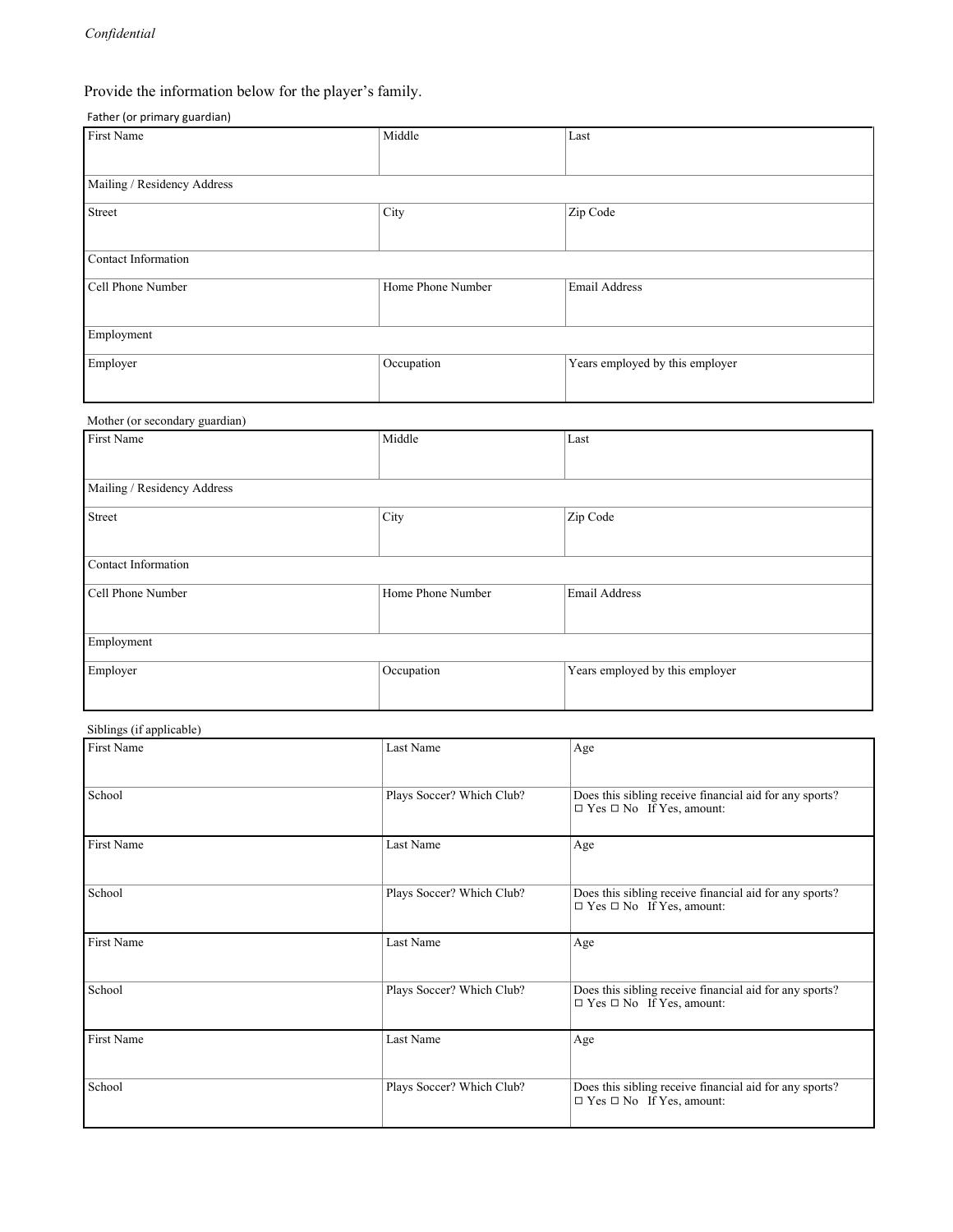Provide the information below. Please be clear, complete and legible.

Is the need for aid temporary or permanent?



Temporary (eg. between jobs, divorce, unusual medical or other expenses)

 Permanent (eg. fixed annual household income, household dependents such as elderly relatives) Please explain the circumstances of the need:

How much *can* the household afford MONTHLY towards this player's soccer costs?

Does any member of the household receive financial aid for education? ◻ Yes ◻ No

If Yes, please explain the nature, source, use and amount of educational aid:

| What is the total annual household income as shown on IRS Form 1040 page 1, line 22? \$ |                              |
|-----------------------------------------------------------------------------------------|------------------------------|
| How many persons constitute the household? Adults:                                      | Minor Dependents (children): |

| Household Tax Filing Status:                                                 | $\Box$ Married | $\Box$ Single | $\Box$ Separated | $\Box$ Divorced | $\Box$ Widowed |
|------------------------------------------------------------------------------|----------------|---------------|------------------|-----------------|----------------|
| Are there any unusual tax related circumstances? $\square$ Yes $\square$ No  |                |               |                  |                 |                |
| Are you unable to provide a copy of your IRS Form 1040? $\Box$ Yes $\Box$ No |                |               |                  |                 |                |
| If Yes to either of the two questions above, please explain                  |                |               |                  |                 |                |
|                                                                              |                |               |                  |                 |                |
|                                                                              |                |               |                  |                 |                |
|                                                                              |                |               |                  |                 |                |
|                                                                              |                |               |                  |                 |                |
|                                                                              |                |               |                  |                 |                |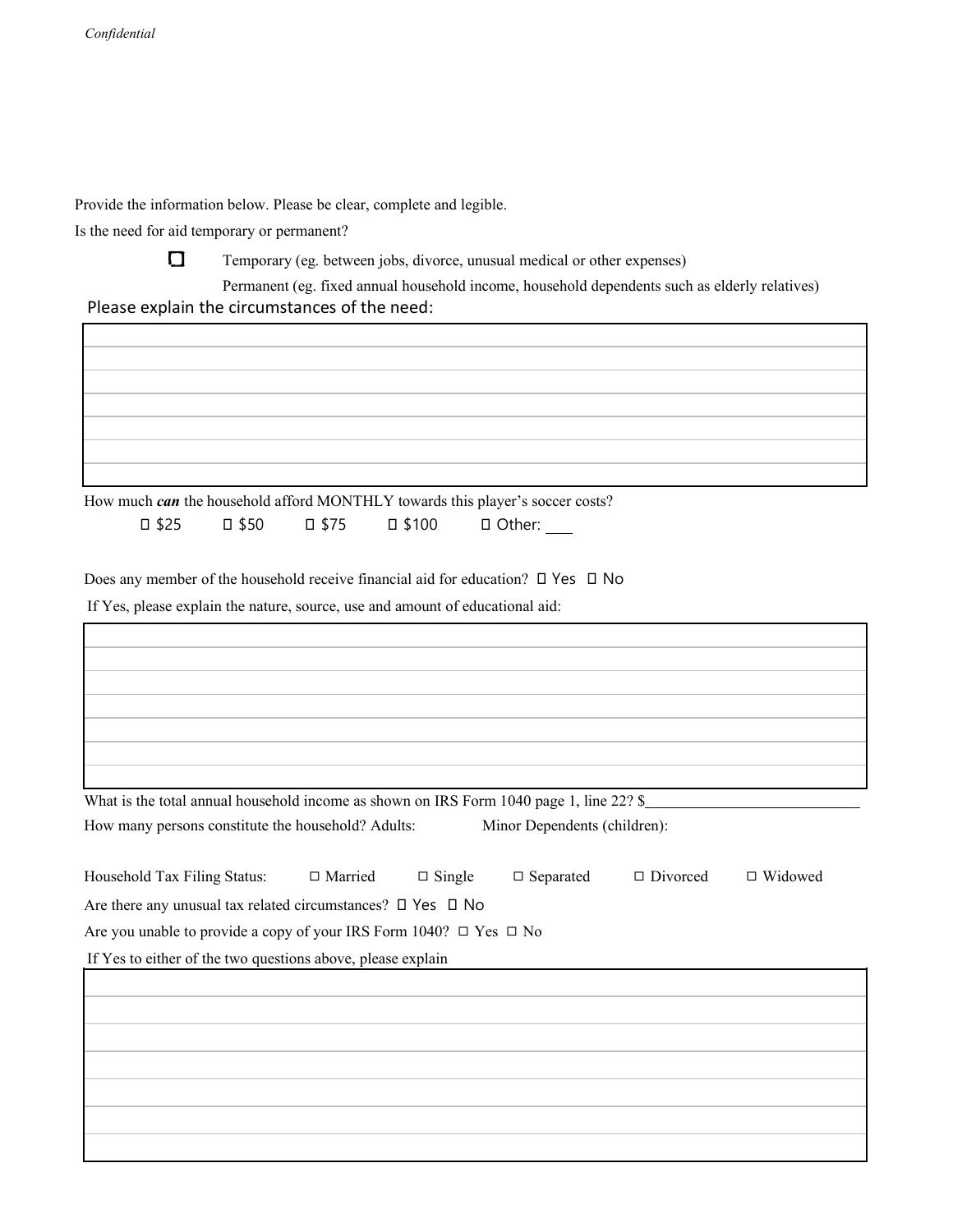The NBYSL Board of Directors meets as needed to process applications. NBYSL reserves the right to discontinue financial aid at any time if the information provided is inaccurate. Amount of aid is awarded based on the review of all materials provided and the determinations/calculations of the NBYSL financial aid committee.

Upon determination of a financial aid award decision, the player and primary person of contact will be emailed and mailed their financial aid contract and installment payments. The contract needs to be fully signed and initialed as indicated and returned to the club. Upon accepting the contract, the player and primary person of contact is then bond to the payment schedule shown on the contract and represented by the payment stubs.

Player's Initials : Primary Person of Contact Initials :